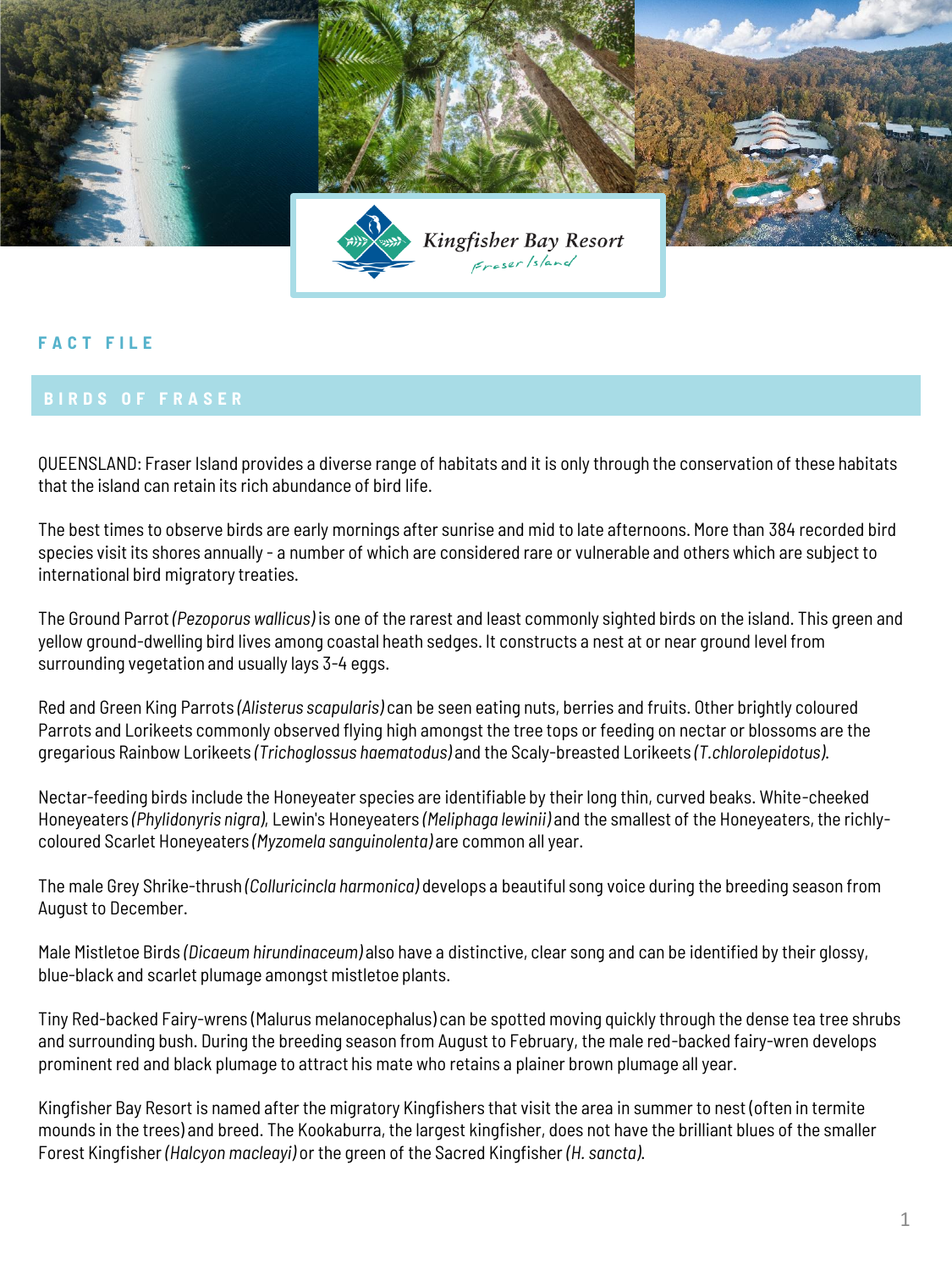

The Azure Kingfisher *(Ceyx azurea)* has a rich, glossy blue plumage on its back and sides and an orange or buff-coloured chest. This small bird appears full of character as it sits on low hanging branches or roots, frequently giving out a shrill squeak before darting off to catch fish.

The Rainbow Bee-eater *(Merops ornatus)* - whose colours become iridescent as the sun catches them - can sometimes be mistaken for a Kingfisher. Rainbow Bee-eaters make their nests by tunnelling into sand dunes and creek banks and catch insects – including bees and wasps - on the wing before returning to their perch to remove the sting from their prey before swallowing them.

The whip-like call of the aptly named Eastern Whipbird *(Psophodes olivaceus)* is often the only sign of this secretive bird, as it spends most of its time camouflaged among fallen logs and leaves foraging for insects. Also notoriously difficult to spot is the Brown Quail (Coturnix australis) as it tends to blend in with the wet swampy areas and banksia thickets where it traditionally searches for food.

Nocturnal birds - such as Tawny Frogmouths *(Podargus strigoides)* and Owls *(Tyto sp.)* - can sometimes be observed at night, swooping silently down from the trees to catch prey. During the day, the Tawny Frogmouth roosts on branches - its mottled grey and brown plumage helping it to perfectly resemble a dead branch or stump.

Eighteen birds of prey species have been observed on Fraser Island. One of the largest of these raptors is the Whitebellied Sea Eagle *(Haliaeetus leucogaster)* which has a wing span of two metres or more. Brahminy Kites *(Haliastur indus)*  with their distinctive and contrasting chestnut brown and white feathers are also common. The Osprey (Pandion haliaetus – commonly known as the Fish Hawk) uses its talons to snatch prey from the water. Because of river pollution by toxic pesticides, Osprey numbers in some areas are declining on the mainland, but they are still quite common on Fraser Island.

Many wading birds are seen on the island and some migrate from as far away as Siberia. The largest migratory wader, the Eastern Curlew, *(Numenius madagascariensis)* can be seen from August to March and Whimbrels *(N. phaeopus)* from September to April. A resident wader, the Pied Oyster Catcher *(Haematopus longirostris)*; can often be seen at low tide looking for bivalve molluscs.

Sea birds are often seen diving into the ocean after fish. Brown Boobies *(Sula dactylatra)* and Australasian Gannets *(Morus serrator)* often catch fish from around the jetty at Kingfisher Bay. Cormorants *(Phalacrocorax spp.)* and darters *(Anhinga melanogaster)* can also be spotted on yacht masts and branches drying their wings.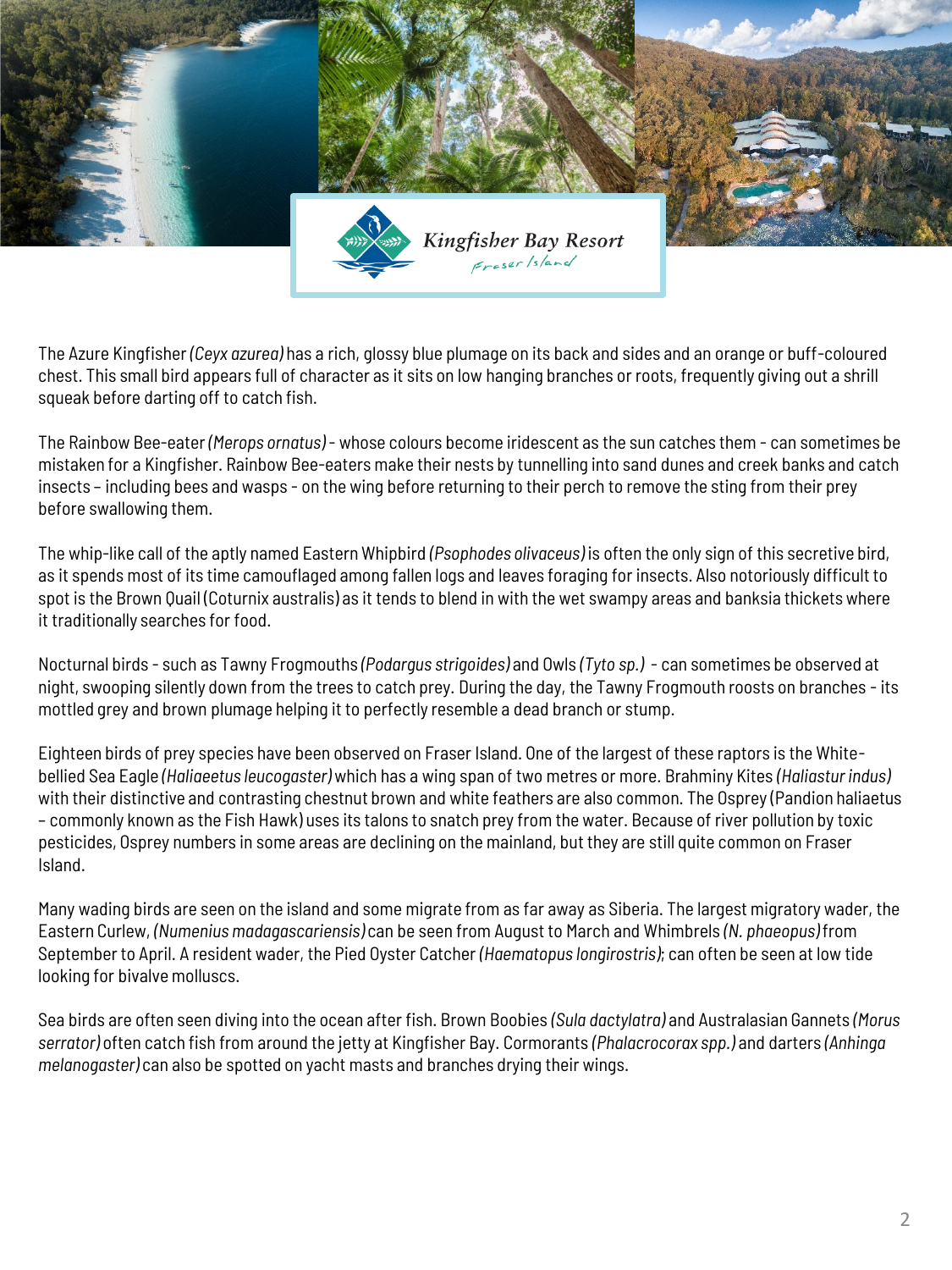

# **BIRD SIGHTINGS INCLUDE (BUT ARE NOT LIMITED TO):**

**MOUND-BUILDERS** Australian Brush-turkey

# **QUAILS AND PHEASANTS**

Brown Quail King Quail

#### **GEESE, SWANS AND DUCKS**

Slack Swan Green Pygmy-goose Australian Wood Duck Musk Dusk Pacific Black Duck Wandering Whistling-Duck \*Mallard Chestnut Teal Gray Teal Hardhead

#### **GREBES**

Australasian Grebe Great Crested Grebe Hoary-headed Grebe

**PENGUINS** Little Penguin

## **PETRELS AND SHEARWATERS**

Black-winged Petrel Blue Petrel Cape Petrel Gould's Petrel Great-winged Petrel Kerguelen Petrel Mottled Petrel Northern Giant-Petrel Providence Petrel Southern Fulmar Petrel Southern Giant-Petrel

Tahiti Petrel White-headed Petrel Antarctic Prion Broad-billed Prion Fairy Prion Salvin's Prion Slender-billed Prion Black Petrel Westland Petrel Buller's Shearwater Flesh-footed Shearwater Fluttering Shearwater Hutton's Shearwater Little Shearwater Short-tailed Shearwater Sooty Shearwater Wedge-tailed Shearwater

# **ALBATROSSES**

Black-browed Albatross Buller's Albatross Grey-headed Albatross Light-mantled Sooty Albatross Shy Albatross Sooty Albatross Wandering Albatross

# **Storm Petrels**

Wilson's Storm-Petrel White-bellied Storm-Petrel

**TROPICBIRDS**  Red-tailed Tropicbird White-tailed Tropicbird

#### **GANNETS AND BOOBIES**

Australasian Gannet Masked Booby Brown Booby

**DARTERS** Darter

#### **CORMORANTS**

Little Pied Cormorant Pied Cormorant Little Black Cormorant Great Cormorant

**PELICANS**  Australian Pelican

#### **FRIGATEBIRDS**

Great Frigatebird Lesser Frigatebird

## **HERONS, EGRETS AND BITTERNS**

White-faced Heron Little Egret Eastern Reef Egret White necked Heron Great-billed Heron Great Egret Intermediate Egret Cattle Egret Striated Heron Nankeen Night Heron Black Bittern

## **IBISES AND SPOONBILLS**

Australian White Ibis Straw-necked Ibis Royal Spoonbill

# **STORKS**

Slack-necked Stork

**OSPREY** Osprey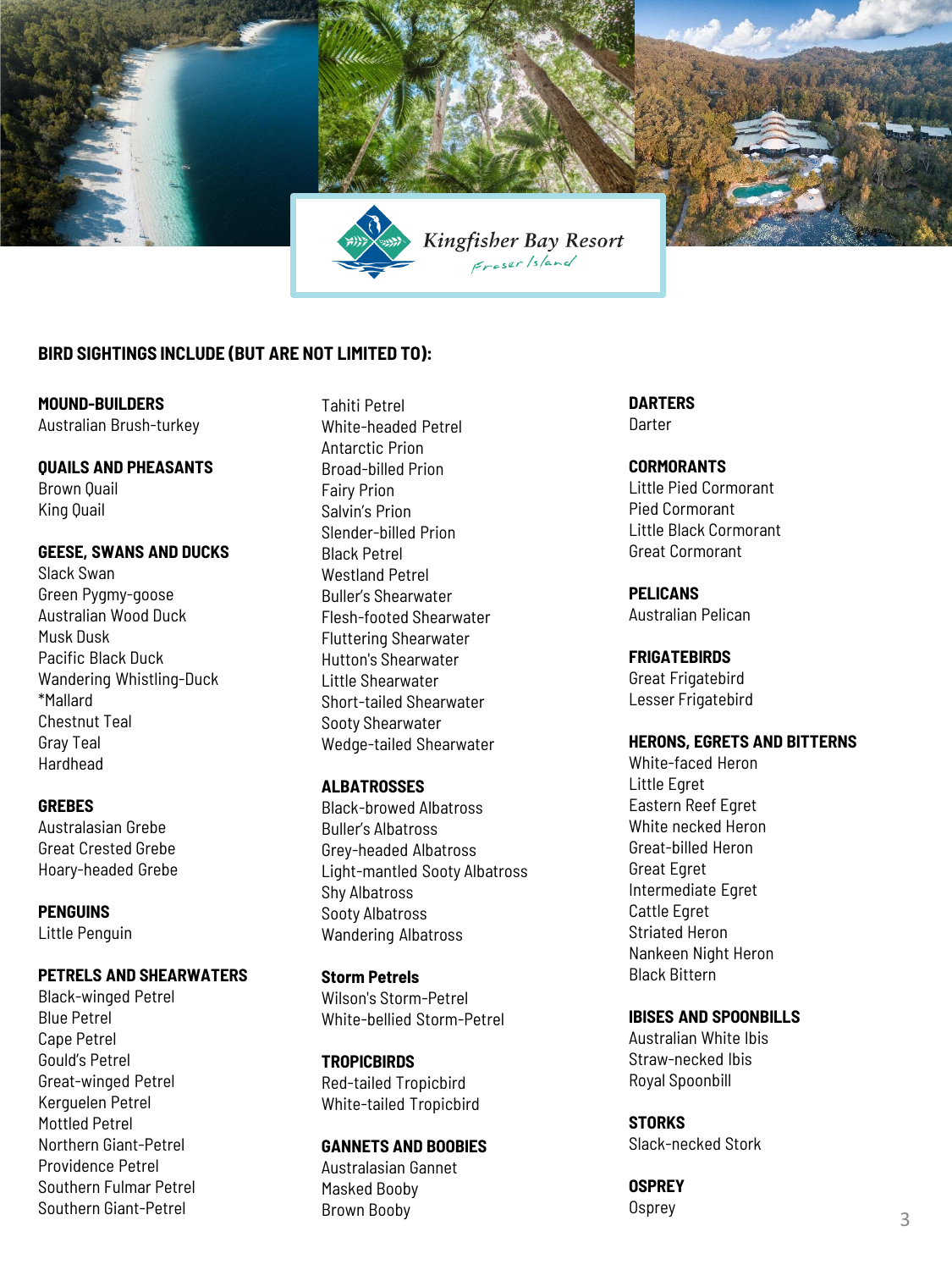

## **BIRD SIGHTINGS INCLUDE (BUT ARE NOT LIMITED TO):**

#### **KITES, GOSHAWKS, EAGLES AND HARRIERS**

Pacific Baza Black-shouldered Kite Black-breasted Buzzard Black Kite Whistling Kite Brahminy Kite White-bellied Sea-eagle Swamp Harrier Brown Goshawk Grey Goshawk Collared Sparrowhawk Red Goshawk Wedge-tailed Eagle Little Eagle

#### **FALCONS**

Brown Falcon Australian Hobby Peregrine Falcon Nankeen Kestrel

#### **CRANES**

Brolga

#### **RAILS, CRAKES, SWAMPHENS AND COOTS**

Buff-banded Rail Lewin's Rail Baillon's Crake Spotless Crake Purple Swamphen Dusky Moorhen Eurasian Coot

#### **BUTTON-QUAILS** Red-backed Button-quail Little Button-quail

Painted Button-quail Black-breasted Button-quail

# **CURLEWS, SANDPIPERS, SNIPES AND GODWITS**

Latham's Snipe Black-tailed Godwit Bar-tailed Godwit Little Curlew Whimbrel Eastern Curlew Marsh Sandpiper Common Greenshank Terek Sandpiper Common Sandpiper Grey-tailed Tattler Wandering Tattler Ruddy Turnstone Great Knot Red Knot Sanderling Red-necked Stint Broad-billed Sandpiper Curlew Sandpiper Pectoral Sandpiper Sharp-tailed Sandpiper

#### **STONE-CURLEWS**

Bush Stone-curlew Beach Stone-curlew

#### **OYSTERCATCHERS**

Pled Oystercatcher Sooty Oystercatcher

#### **STILTS AND AVOCETS**

Black-winged Stilt Red-necked Avocet

#### **LAPWINGS, PLOVERS AND DOTTERELS**

Double-banded Plover Greater Sand Plover Grey Plover Pacific Golden Plover Red-capped Plover Ringed Plover Black-fronted Dotterel Masked Lapwing Lesser Sand Plover Oriental Plover

# **PRATINCOLES**

Oriental Pratincole

#### **GULLS AND TERNS**

Great Skua Pomarine Jaeger Long-tailed Jaeger Pacific Gull Kelp Gull Silver Gull Artic Tern Black-naped Tern Bridled Tern Caspian Tern Common Tern Crested Tern Gull-billed Tern Lesser Crested Tern Little Tern Roseate Tern Sooty Tern Whiskered Tern White-fronted Tern White-winged Black Tern Common Noddy Black Noddy